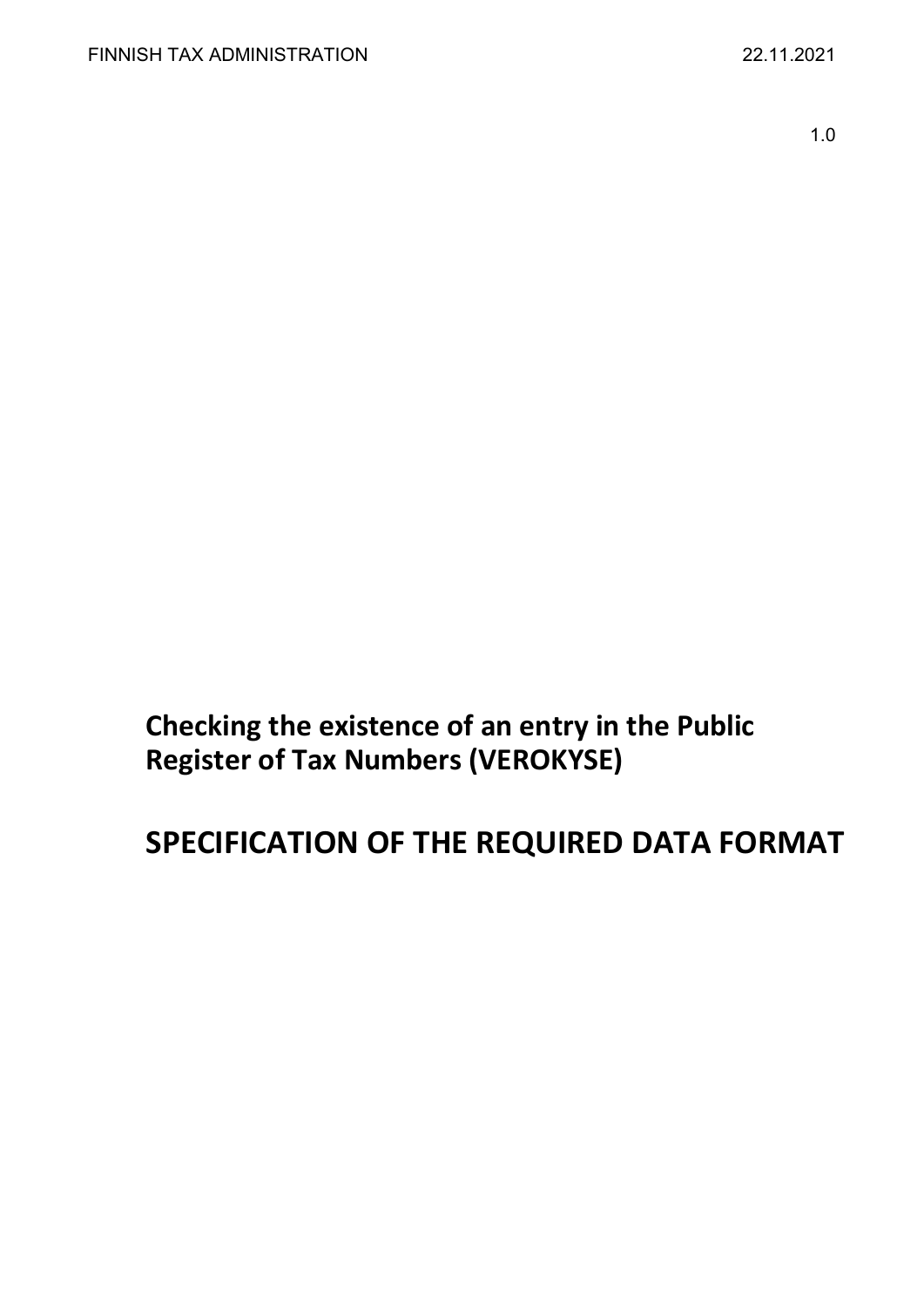## **Table of contents**

| $\mathbf 1$  | <b>INTRODUCTION</b>                                        | $\mathbf{2}$ |
|--------------|------------------------------------------------------------|--------------|
| $2^{\circ}$  | DESCRIPTION OF THE INFORMATION FLOW AND SUBMITTAL OF FILES | $\mathbf 2$  |
| $\mathbf{3}$ | <b>PERIOD OF VALIDITY</b>                                  | 3            |
|              | 4 LIST OF CHANGES ON THE PREVIOUS VERSION                  | 3            |
|              | 5 LIST OF THE DATA CONTENT                                 | 4            |
| 6            | <b>AUTOMATED CHECK PROCESSES</b>                           | 5            |
| 7            | <b>MESSAGES</b>                                            | 5            |

#### **Version history**

| <b>Date</b> | <b>Version</b> | <b>Description</b>                     |
|-------------|----------------|----------------------------------------|
| 31.1.2014   | 1.0            | First published version                |
| 22.11.2021  |                | References to Katso have been removed. |

## <span id="page-1-0"></span>**1 INTRODUCTION**

This guidance explains the structure of the required inbound file and the check procedures that follow. For more information, see [General description for](https://www.vero.fi/globalassets/tietoa-verohallinnosta/ohjelmistokehittajille/finnish-tax-administration_electronic-filing-of-information-returns-general-description.pdf)  [electronic filing of information returns \(pdf\)](https://www.vero.fi/globalassets/tietoa-verohallinnosta/ohjelmistokehittajille/finnish-tax-administration_electronic-filing-of-information-returns-general-description.pdf) *(tax.fi > About us > IT developers > Data format specifications> General description for electronic filing of information returns)*.

## <span id="page-1-1"></span>**2 DESCRIPTION OF THE INFORMATION FLOW AND SUBMITTAL OF FILES**

The following methods are available for checking whether someone is entered in the Public Register of Tax Numbers:

- Enquiries that only concern a single third party [Tax number register](https://www.vero.fi/en/individuals/tax-cards-and-tax-returns/arriving_in_finland/work_in_finland/working-in-construction/Tax_number/)  [vero.fi](https://www.vero.fi/en/individuals/tax-cards-and-tax-returns/arriving_in_finland/work_in_finland/working-in-construction/Tax_number/)
- Enquiries that concern many third parties, log in to Ilmoitin.fi [\(www.ilmoitin.fi\)](https://www.ilmoitin.fi/webtamo/sivut/Esittelysivu?kieli=en) to send the request electronically in a file. We create an answer file in order to respond to it. Our answer file tells you who is on the register and who is not. We send it back to you via the Ilmoitin.fi website.

To check the method of identification required by this information flow, the role required and where in the flow the authorisation is checked, go to Ilmoitin.fi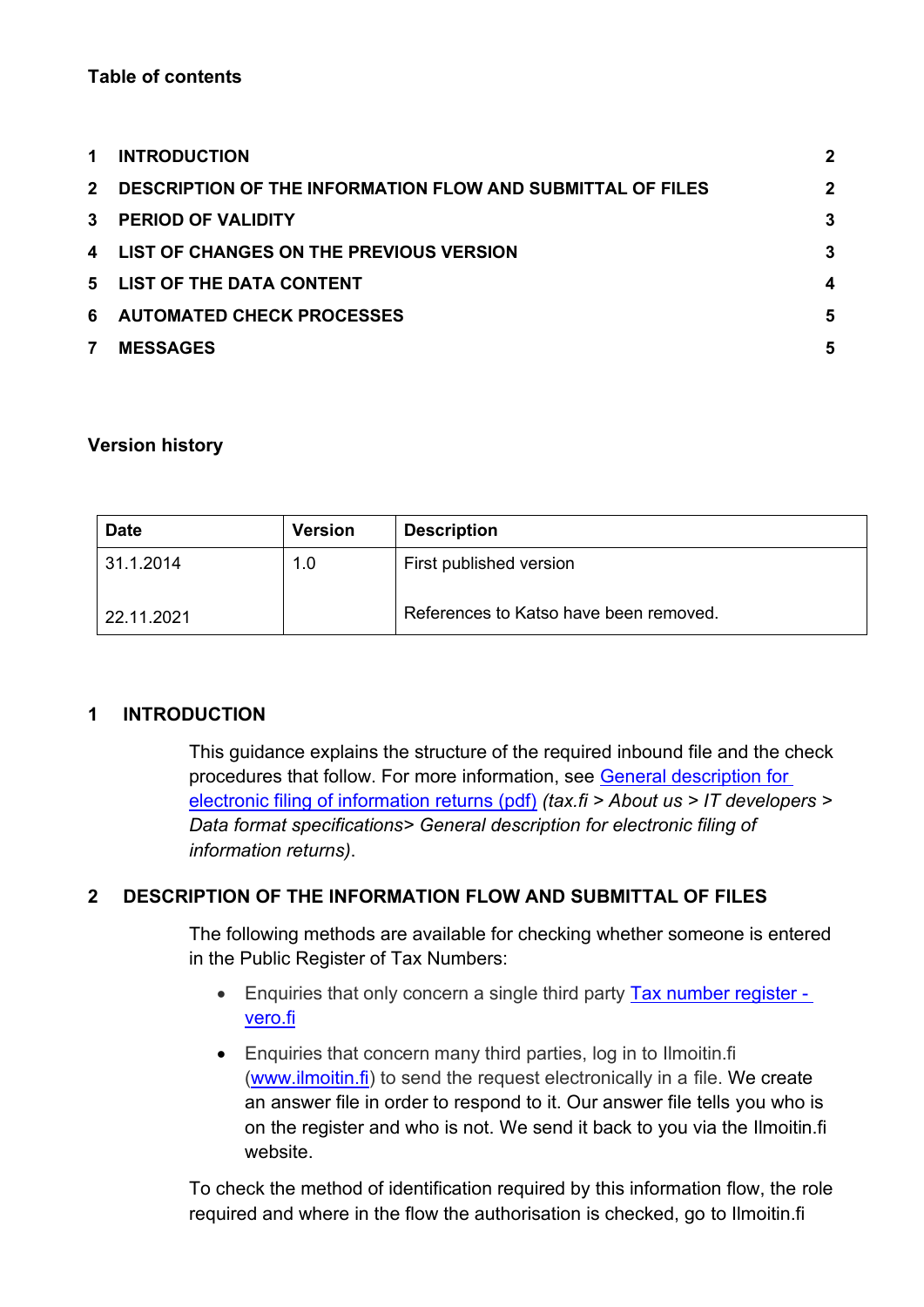[Identification methods, authorisations and representation rights](https://www.ilmoitin.fi/webtamo/sivut/IlmoituslajiRoolit?kieli=en&tv=VEROKYSE) *(ilmoitin.fi> Instructions and templates > Methods of sign-in, Identification methods, authorisations and representation rights)*.

## <span id="page-2-0"></span>**3 PERIOD OF VALIDITY**

This specification sets out the requirements of file formatting that come into force 22 January 2014 and continue to be in force until a new version of this specification is released.

## <span id="page-2-1"></span>**4 LIST OF CHANGES ON THE PREVIOUS VERSION**

| <b>Version</b> | <b>Data</b><br><b>Element</b> | Data name | <b>Description</b> |
|----------------|-------------------------------|-----------|--------------------|
|                |                               |           |                    |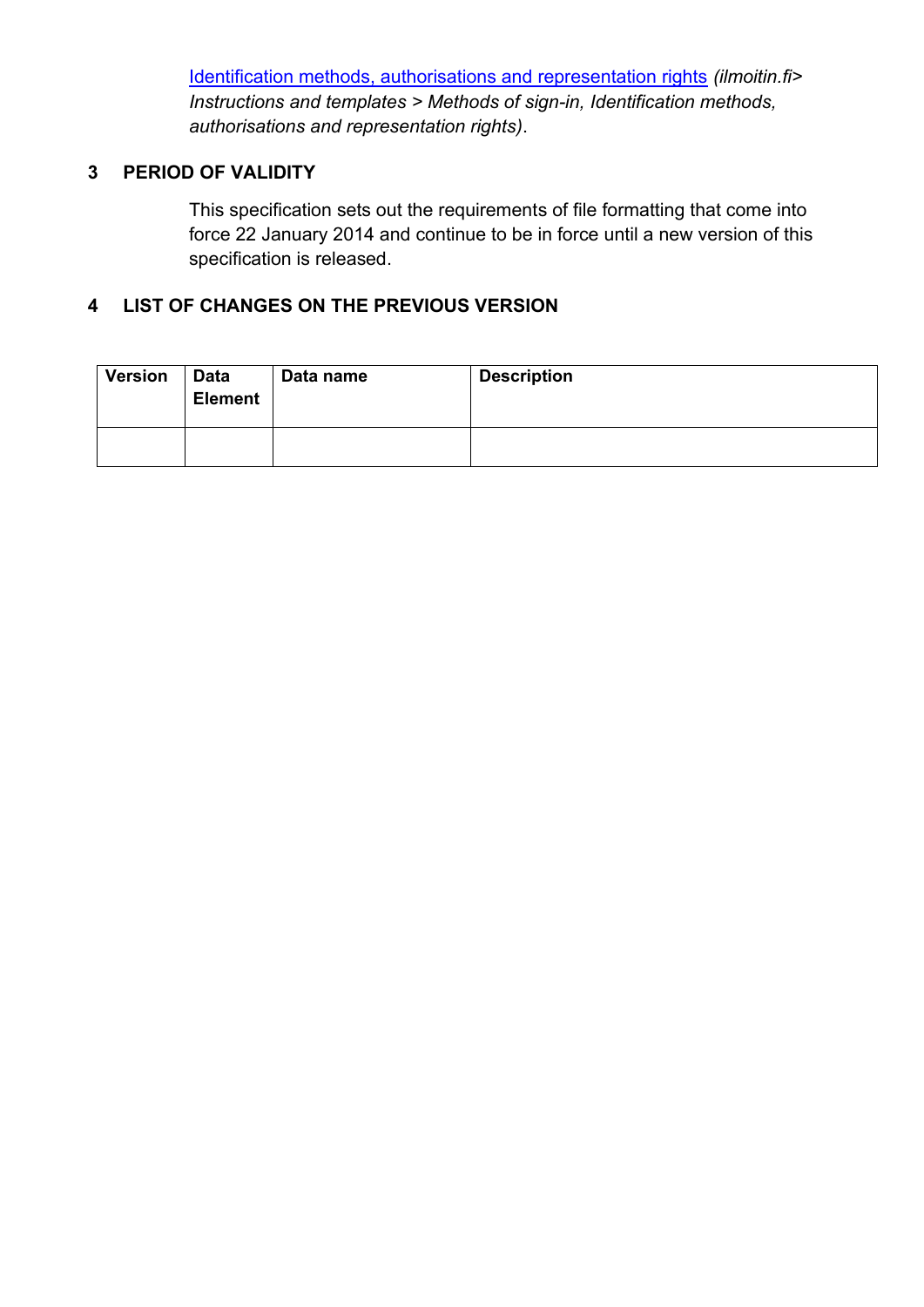## <span id="page-3-0"></span>**5 LIST OF THE DATA CONTENT**

## **Enquiry details**

| <b>Positio</b><br>$\mathsf{n}$ | P <br>$\mathbf v$ | L/T Description                                                                                          | Format                          | Permissible<br>values |
|--------------------------------|-------------------|----------------------------------------------------------------------------------------------------------|---------------------------------|-----------------------|
| $1 - 8$                        | P                 | Identifier of the filing                                                                                 | A8                              | <b>VEROKYSE</b>       |
| $9 - 21$                       | P                 | Business id or personal identity code ofthe filer                                                        | <b>YTUNNUS  </b><br><b>HETU</b> |                       |
| 22-121                         | P                 | Last name<br>Enter the last name of the individual whose<br>registration entry you want to check.        | AN100                           |                       |
| $122 - 221$ P                  |                   | First name<br>Enter the first name(s) of the individual whose<br>registration you want to check          | AN100                           |                       |
| 222-233 P                      |                   | Individual tax number<br>Enter the Tax Number of the individual whose<br>registration you want to check. | N <sub>12</sub>                 |                       |
| 234-236 V                      |                   | Reserve space                                                                                            | AN3                             |                       |

## **Tax Administration's answer**

The length of this file is fixed at 237 characters. The answer coming from the Tax Administrationcan be found in position 237, data element name "Information on the existence of an entry in thePublic Register of Tax Numbers".

| In  |   | Positio   P/   L/T   Description                                                                           | Format         | Permissible<br><b>values</b> |
|-----|---|------------------------------------------------------------------------------------------------------------|----------------|------------------------------|
| 237 | P | Information on the existence of an entry in the<br>Public Register of Tax Numbers<br>$1 = Yes$<br>$2 = No$ | N <sub>1</sub> | 1,2                          |